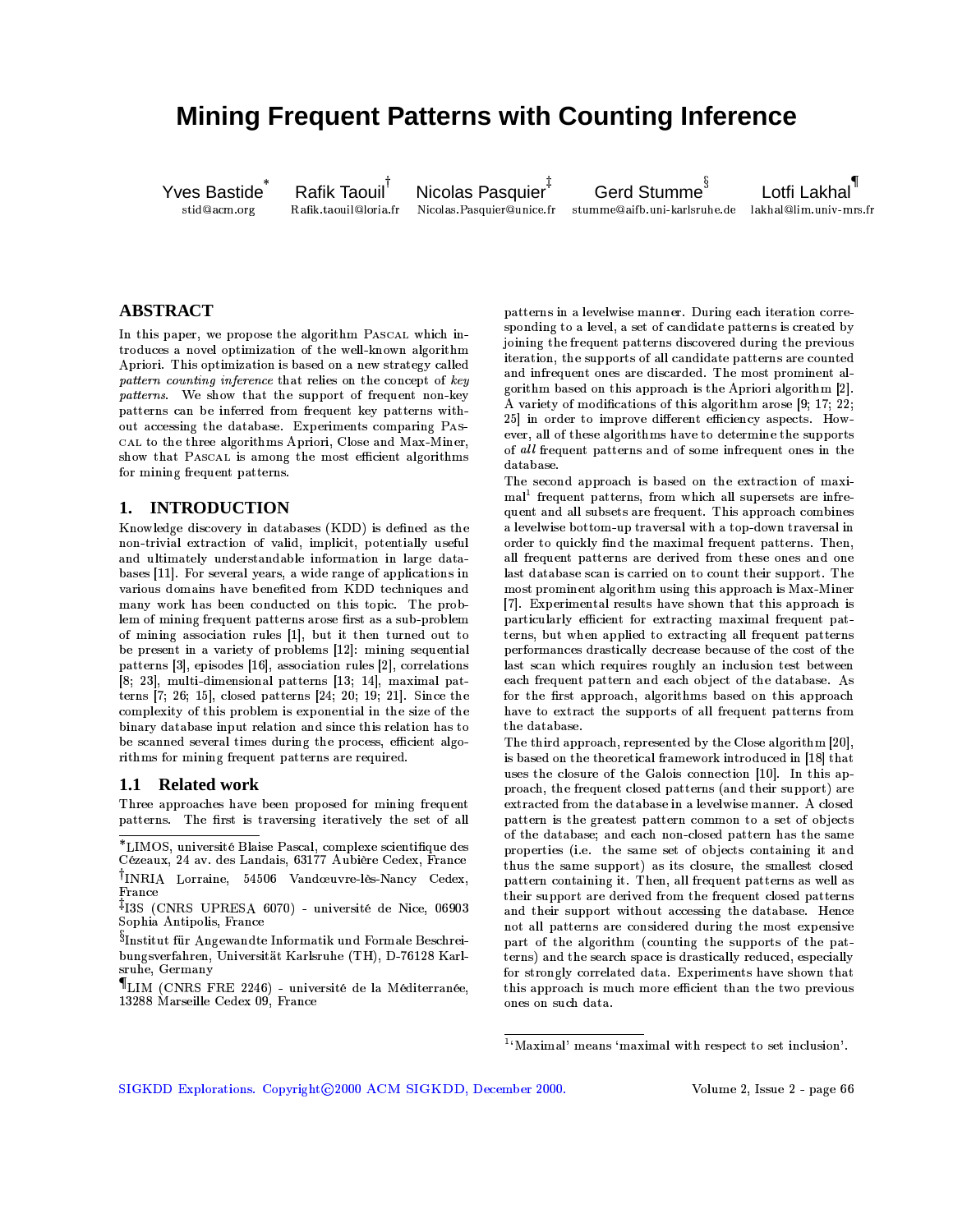# 1.2 Contribution

We present the PASCAL<sup>2</sup> algorithm, introducing a novel, effective and simple optimization of the Apriori algorithm. This optimization is based on pattern counting inference that relies on the new concept of key patterns. A key pattern is a minimal pattern of an equivalence class gathering all patterns that have the same objects<sup>3</sup>. The pattern counting inference allows to determine the supports of *some* frequent and infrequent patterns (the key patterns) in the database only. The supports of all other frequent patterns are derived from the frequent key patterns. This allows to reduce, at each database pass, the number of patterns considered, and, even more important, to reduce the number of passes in total. This optimization is valid since key patterns have a property that is compatible with the original Apriori (deterministic) heuristic; we show that all subsets of a key pattern are key patterns and all supersets of a non-key pattern are non-key patterns. Then, the counting inference is performed in a levelwise manner: If a candidate pattern of size  $k$  which support has to be determined is a non-key pattern, then its support is equal to the minimal support among the patterns of size  $k-1$  that are its subsets. In comparison to most other modifications of Apriori, this induces a minimal impact on the understandability and simplicity of implementation of the algorithm. The important difference is to determine as much support counts as possible without accessing the database by information gathered in previous passes. As shown by the experiments, the efficiency gain is up to one order of magnitude on correlated data.

### 1.3 Organization of the paper

In the next section, we recall the problem of mining frequent patterns. The essential notions and definitions of key patterns and pattern counting inference are given in Section 3. The PASCAL algorithm is described in Section 4 and experimental results for comparing its efficiency to those of Apriori, Max-Miner and Close are presented in Section 5. Section 6 concludes the paper.

#### 2. **STATEMENT OF THE PROBLEM**

Let  $\mathbb P$  be a finite set of *items*,  $\mathbb O$  a finite set of *objects* (e.g., transaction ids) and  $\mathbb{R} \subseteq \mathbb{O} \times \mathbb{P}$  a binary relation (where  $(o, p) \in \mathbb{R}$  may be read as "item p is included in transaction" o"). The triple  $\mathbb{D} = (\mathbb{O}, \mathbb{P}, \mathbb{R})$  is called *dataset*.

Each subset  $P$  of  $\mathbb P$  is called a *pattern*. We say that a pattern P is included in an object  $o \in \mathbb{O}$  if  $(o, p) \in \mathbb{R}$  for all  $p \in P$ . Let  $f$  be the function which assigns to each pattern  $P \subseteq \mathbb{P}$ the set of all objects that include this pattern:  $f(P) = \{o \in$  $\mathbb{O}$  | *o* includes *P* }

The *support* of a pattern P is given by:  $\sup(P)$  =  $card(f(P))/card(\mathbb{O})$ . For a given threshold  $minsup \in [0,1]$ , a pattern  $P$  is called frequent pattern if  $\sup(P) \geq minsup$ .

The task of mining frequent patterns consists in determining all frequent patterns together with their supports for a given threshold minsup.

## 3. PATTERN COUNTING INFERENCE

In this section, we give the theoretical basis of the new PAS-CAL algorithm. This basis provides at the same time the proof of correctness of the algorithm. In Section 4, these theorems will be turned into pseudo-code.

Like Apriori, PASCAL will traverse the powerset of  $\mathbb P$  levelwise: At the  $k^{\text{th}}$  iteration, the algorithm generates first all  $candidate\ k\ -patterns.$ 

Definition 1. A k-pattern P is a subset of  $\mathbb P$  such that  $card(P) = k$ . A *candidate* k-pattern is a k-pattern where all its proper sub-patterns are frequent.

Given the set of candidate  $k$ -patterns, one database pass is used to determine their support. Infrequent patterns are then pruned. This approach works because of the wellknown fact that a pattern cannot be frequent if it has an infrequent sub-pattern.

## 3.1 Key Patterns

Our approach is based on the observation that frequent patterns can be considered as "equivalent" if they are included in exactly the same objects. We describe this fact by the following equivalence relation  $\theta$  on the frequent patterns.

*Definition 2.* Given two patterns  $P, Q \subseteq \mathbb{P}$ , let  $P \theta Q$  if and only if  $f(P) = f(Q)$ . The set of patterns which are *equivalent* to a pattern P is given by  $[P] = \{Q \subseteq \mathbb{P} \mid P \theta Q\}.$ 

In the case of patterns  $P$  and  $Q$  with  $P \theta Q$ , both patterns obviously have the same support:

LEMMA 1. Let P and Q be two patterns.  $(i) \quad P \, \theta \, Q \implies \sup(P) = \sup(Q)$ 

(*ii*)  $P \subseteq Q \land \sup(P) = \sup(Q) \implies P \theta Q$ 

PROOF. (i)  $P \theta Q \iff f(P) = f(Q) \implies \sup(P) = \text{card}(f(P))/\text{card}(0) = \text{card}(f(Q))/\text{card}(0) = \sup(Q)$ . (ii) Since  $P \subseteq Q$  and f is monotonous decreasing, we

have  $f(P) \supseteq f(Q)$ .  $\sup(P) = \sup(Q)$  is equivalent to  $card(f(P)) = card(f(Q))$  which implies with the former  $f(P) = f(Q)$  and thus  $P \theta Q$ .  $\Box$ 

Hence if we knew the relation  $\theta$  in advance, we would need to count the support of only one pattern in each equivalence class. Of course this is not the case; but we can construct it step by  $step^4$ . Thus, we will (in general) need to determine the support of more than one pattern in each class, but not of all of them. If we already have determined the support of a pattern  $P$  in the database and encounter later a pattern  $Q \in [P]$ , then we need not access the database for it because we know that  $\sup(Q) = \sup(P)$ .

The first patterns of an equivalence class that we reach using a levelwise approach are exactly the minimal<sup>5</sup> patterns in the class:

*Definition 3.* A pattern P is a key pattern if  $P \in min[P]$ ; that is, if no proper subset of  $P$  is in the same equivalence class. A candidate key pattern is a pattern such that all its proper sub-patterns are frequent key patterns.

SIGKDD Explorations. Copyright@2000 ACM SIGKDD, December 2000.

Volume 2, Issue 2 - page 67

<sup>&</sup>lt;sup>2</sup>The French mathematician Blaise Pascal (\* Clermont-Ferrand 1623,  $\dagger$  1662 Paris) invented an early computing device

<sup>&</sup>lt;sup>3</sup>A similar notion of equivalence classes was also recently proposed by R. Bayardo and R. Agrawal [6] to characterize "a-maximal" rules (i.e., association rules with maximal antecedent).

<sup>&</sup>lt;sup>4</sup>In the algorithm, the equivalence relation is not explicitly generated, but is-as the algorithm is based on the following theorems—implicitly used.

<sup>&</sup>lt;sup>5</sup>'Minimal' means 'minimal with respect to set inclusion'.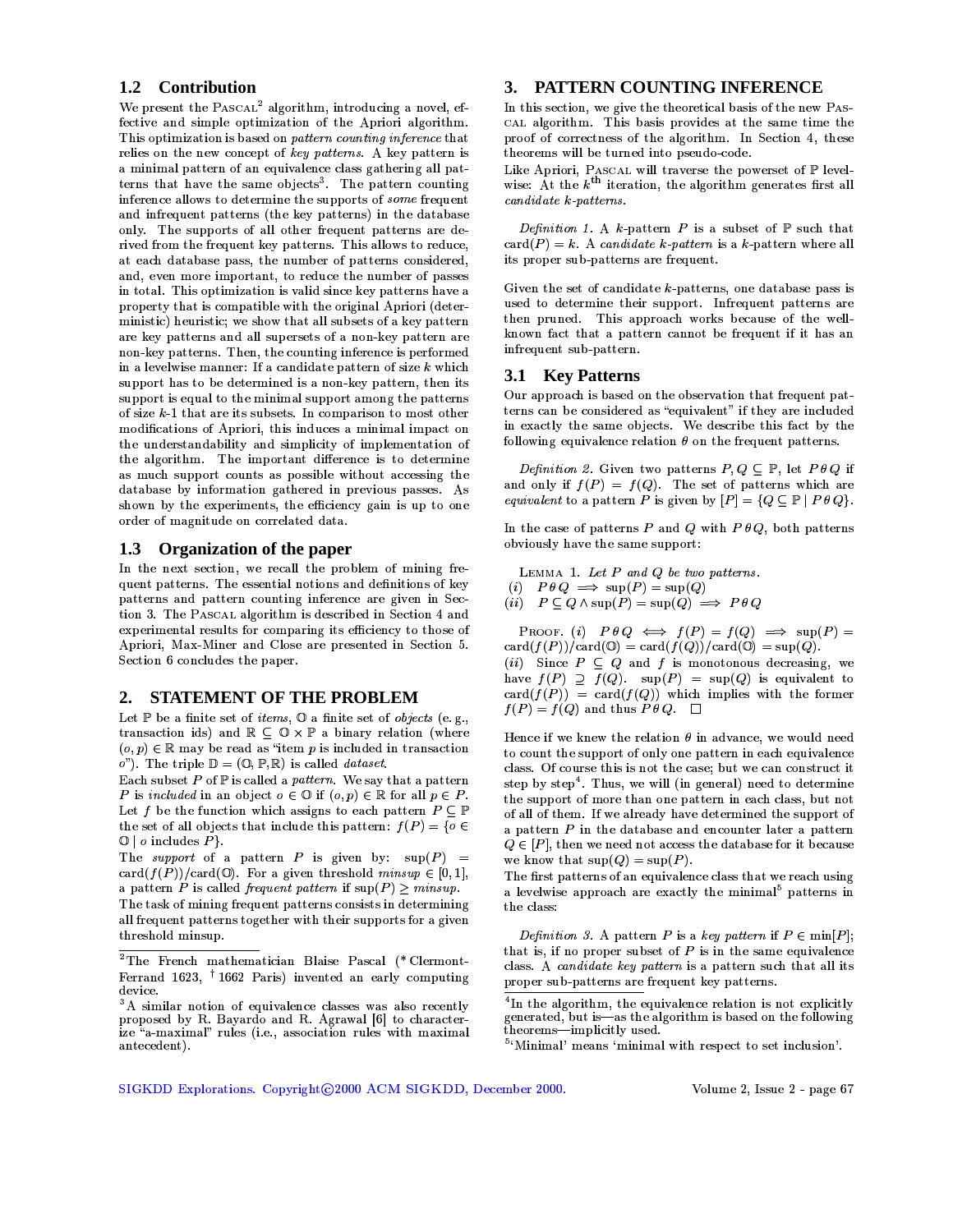Observe that all candidate key patterns are also candidate patterns.

Figure 1 presents the lattice of frequent patterns found on an example database with a minimum support  $minsup =$  $2/5$ , highlighting key patterns and equivalence classes (the database is similar to the one described in the *running ex ample* subsection of the PASCAL algorithm, except that the item  $F$  was removed). In this database, for instance, every object containing  $A$  also contains  $C$ ; but not all of them contain  $B$ . Hence  $\{A\}$  and  $\{AC\}$  are in the same equivalence class—but not  $\{AB\}$ .



Figure 1: Example lattice of frequent patterns

#### **Counting Inference**  $3.2$

In the algorithm, we apply the pruning strategy to both candidate patterns and candidate key patterns. This is justified by the following theorem:

THEOREM 2. (i) If Q is a frequent key pattern and  $P \subseteq$  $Q$ , then  $P$  is also a frequent key pattern.

(ii) If P is not a frequent key pattern and  $P \subseteq Q$ , then Q is not a frequent key pattern either.<sup>6</sup>

PROOF. We will first prove a more general statement of this theorem with no hypothesis on the support.

(*ii*) Let P and Q be two patterns with  $P \subseteq Q$  and P not being a key pattern. Then there exists  $P' \in \min[P]$  with  $P' \subset P$ . We need to show that  $f(Q) = f(Q \setminus (P \setminus P'))$ . We can rewrite  $f(Q)$  as  $f((Q \setminus (P \setminus P')) \cup (P \setminus P'))$ , or  $f(Q \setminus (P \setminus P')) \cap f(P \setminus P')$ . We know that  $f(P') \subseteq f(P \setminus P')$ , because  $f(P') = f(P)$  and f is a decreasing function<sup>7</sup>, so  $f(Q) \supseteq f(Q \setminus (P \setminus P')) \cap f(P')$ . This formula is equivalent to  $f(Q) \supseteq f((Q \setminus (P \setminus P')) \cup P')$ . Since naturally  $P' \subseteq$  $(Q \setminus (P \setminus P'))$ , it follows that  $f(Q) \supseteq f(Q \setminus (P \setminus P'))$ . The opposite inequality is obvious. Hence,  $Q$  is not minimal in

 $[Q]$  and thus by definition not a key pattern. (i) is a direct logical consequence of  $(ii)$ .

When taking the support into account, it is sufficient to notice that all subsets of a frequent pattern are frequent patterns, so the proof remains valid.  $\Box$ 

The algorithm determines, at each iteration, the key patterns among the candidate key patterns by using  $(ii)$  of the following theorem:

THEOREM 3. Let P be a frequent pattern. (i) Let  $p \in P$ . Then  $P \in [P \setminus \{p\}]$  iff  $\sup(P) = \sup(P \setminus$  $\{p\}$ )

(*ii*) P is a key pattern iff  $\sup(P) \neq \min_{p \in P} (\sup(P \setminus \{p\})).$ 

PROOF.  $(i)$  The 'if' part follows from Lemma 1(ii). The 'only if' part is obvious.  $(ii)$  From  $(i)$  we deduce that P is a key pattern iff  $\sup(P) \neq \sup(P \setminus \{p\})$ , for all  $p \in P$ . Since sup is a monotonous decreasing function, this is equivalent to  $(ii)$ .  $\Box$ 

As all candidate key patterns are also candidate patterns, when generating all candidate patterns for the next level we can at the same time determine the candidate key patterns among them.

If we reach a candidate  $k$ -pattern which is not a candidate key pattern, then we already passed along at least one of the key patterns in its equivalence class in an earlier iteration. Hence we already know its support. Using the following theorem, we determine this support without accessing the  $database$ 

THEOREM 4. If  $P$  is a non-key pattern, then

$$
\sup(P) = \min_{p \in P} (\sup(P \setminus \{p\})).
$$

PROOF. " $\leq$ " follows from the fact that sup is a monotonous decreasing function. " $\geq$ " If P is not a key pattern then exists  $p \in P$  with  $P \theta P \setminus \{p\}$ . Hence  $\sup(P) = \sup(P \setminus \{p\}) \ge \min_{q \in P} (\sup(P \setminus \{q\})$ .  $\square$ 

Thus the database pass needs to count the supports of the candidate key patterns only. Knowing this, we can summarize PASCAL as follows: It works exactly as Apriori, but counts only those supports in the database pass which cannot be derived from supports already computed. We can thus, on each level, restrict the expensive count in the database to some of the candidates. Better yet, from some level on, all candidate pattern may be known to be non-key patterns. Then all remaining frequent patterns and their support can be derived without accessing the database any more. In the worst case (i. e., in weakly correlated data), all candidate patterns are also candidate key patterns. The algorithm behaves then exactly as Apriori, with no significant overhead.

#### 4. THE PASCAL ALGORITHM

In this section, we transform the theorems from the last section into an algorithm. The pseudo-code is given in Algorithm 1. A list of notations is provided in Table 1. We assume that  $\mathbb P$  is linearly ordered, e.g.,  $\mathbb P = \{1, \ldots, n\}$ . This will be used in PASCAL-GEN.

The algorithm starts with the empty set, which always has a support of 1 and which is (by definition) a key pattern (step

 ${}^6$ In mathematical terms, (i) and (ii) state that the set of frequent key patterns is an order ideal (or down-set) of  $(2^{\mathbb{P}}, \subseteq)$ . <sup>7</sup>That is,  $P_1 \subseteq P_2 \Rightarrow f(P_2) \subseteq f(P_1)$ .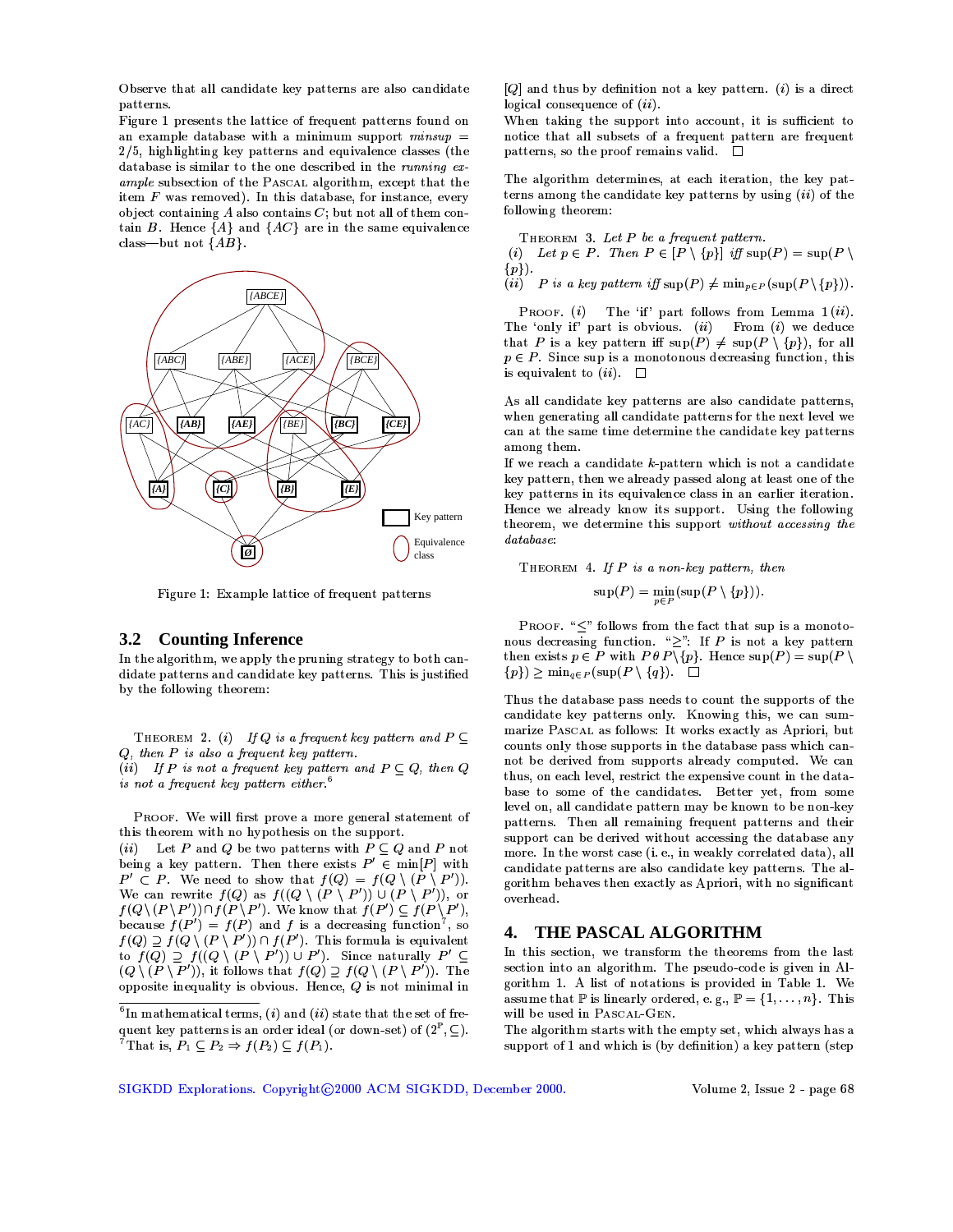Table 1: Notations used in PASCAL

- $\boldsymbol{k}$ is the counter which indicates the current iteration. In the  $k$ th iteration, all frequent  $k$ patterns and all key patterns among them are determined.
- ${\cal P}_k$ contains after the  $k$ <sup>th</sup> iteration all frequent  $k$ patterns  $P$  together with their support  $P$  sup, and a boolean variable  $P$  key indicating if  $P$  is a (candidate) key pattern.
- $\mathcal{C}_k$ stores the candidate  $k$ -patterns together with their support (if known), the boolean variable  $P$  key, and a counter  $P$  pred sup which stores the minimum of the supports of all  $(k-1)$ sub-patterns of  $P$ .

Algorithm 1 PASCAL

1)  $\emptyset$  sup  $\leftarrow$  1;  $\emptyset$  key  $\leftarrow$  true; 2)  $\mathcal{P}_0 \leftarrow {\emptyset};$  $3)$  $\mathcal{P}_1 \leftarrow \{\text{frequent 1-patters}\}.$ forall  $p \in \mathcal{P}_1$  do begin  $4)$  $p.\text{pred } \text{sup} \leftarrow 1; p.\text{key} \leftarrow (p.\text{sup} \neq 1);$  $5)$  $6)$ end; for  $(k = 2; \mathcal{P}_{k-1} \neq \emptyset; k++)$  do begin  $7)$  $\mathcal{C}_k \leftarrow$  PASCAL-GEN $(\mathcal{P}_{k-1});$  $8)$ if  $\exists (c \in \mathcal{C}_k \text{ where } c.\text{key} = \text{true})$  then  $9)$ forall  $o \in \mathbb{D}$  do begin  $10)$  $\mathcal{C}_o \leftarrow \text{subset}(\mathcal{C}_k,o)$ ;  $11)$ forall  $c \in \mathcal{C}_o$  where c key = true do 12)  $13)$  $c.$ sup + +;  $14)$ end;  $15)$ forall  $c \in \mathcal{C}_k$  do if c sup  $\geq$  minsup then begin 16) if c.key and c.sup = c.pred\_sup then 17)  $18)$  $c \text{ key} \leftarrow \text{false}$  $19)$  $\mathcal{P}_k \leftarrow \mathcal{P}_k \cup \{c\};$  $20)$ end:  $21)$  end: 22) return  $\bigcup_k \mathcal{P}_k$ .

1 and 2). In step 3, frequent 1-patterns are determined. They are marked as key patterns unless their support is 1 (steps  $4-6$ ). The main loop is similar to the one in Apriori (steps 7 to 21). First, PASCAL-GEN is called to compute the candidate patterns. The support of key ones is determined via a database pass (steps 10-14). The 'subset' function  $(\text{step } 11)$  is the same as in Apriori: it returns all the candidate patterns included in the object o. Candidate patterns are stored in a data structure allowing fast retrieval, like the hash-tree in Apriori [2]. In our implementation, we used a trie with hash nodes [18].

Then (steps 15-20) the 'traditional' pruning is done. At the same time, for all remaining candidate key patterns, it is determined whether they are key or not (step 17 and 18).

The way that PASCAL-GEN operates is basically known from the generator function Apriori-Gen which was introduced in [2]. When called at the kth iteration, it uses as input the set of frequent  $(k-1)$ -patterns  $\mathcal{P}_{k-1}$ . Its output is the set of candidate k-patterns. Additionally to Apriori-Gen's join

### Algorithm 2 PASCAL-GEN

Input:  $\mathcal{P}_{k-1}$ , the set of frequent  $(k-1)$ -patterns p with their support  $p$  sup and the  $p$  key flag.

Output:  $\mathcal{C}_k$ , the set of candidate k-patterns c each with the flag c.key, the value c.pred\_sup, and the support c.sup if c is not a key pattern.

|     | 1) insert into $\mathcal{C}_k$                                                                              |
|-----|-------------------------------------------------------------------------------------------------------------|
|     | select p.item <sub>1</sub> , p.item <sub>2</sub> , , p.item <sub>k-1</sub> , q.item <sub>k-1</sub>          |
|     | from $P_{k-1}$ p. $P_{k-1}$ q                                                                               |
|     | where $p$ item <sub>1</sub> = $q$ item <sub>1</sub> , ,                                                     |
|     | $p.\text{item}_{k-2} = q.\text{item}_{k-2}, p.\text{item}_{k-1} < q.\text{item}_{k-1};$                     |
|     | 2) forall $c \in \mathcal{C}_k$ do begin                                                                    |
| 3)  | $c \text{.} \text{key} \leftarrow \text{true}; c \text{.} \text{pred} \quad \text{sup} \leftarrow +\infty;$ |
| 4)  | for all $(k-1)$ -subsets s of c do begin                                                                    |
|     | 5)<br>if $s \notin \mathcal{P}_{k-1}$ then                                                                  |
|     | 6)<br>delete c from $\mathcal{C}_k$ ;                                                                       |
| 7)  | else begin                                                                                                  |
| 8)  | c pred $\sup \leftarrow \min(c \text{ pred } \sup s \sup s \sup)$ ;                                         |
| 9)  | if not s key then c key $\leftarrow$ false.                                                                 |
| 10) | end;                                                                                                        |
| 11) | end:                                                                                                        |
| 12) | if not c key then c sup $\leftarrow$ c pred sup.                                                            |

- 13) end;
- 14) return  $\mathcal{C}_k$ .

and prune steps, PASCAL-GEN makes the new candidates inherit the fact of being or not a candidate key pattern (step 9) by using Theorem 2; and it determines at the same time the support of all non-key candidate patterns (step 12) by using Theorem 4.

*Running example*. We illustrate the PASCAL algorithm on the following dataset for  $minsup = 2/5$ :

| ID | <b>Items</b> |   |   |   |   |
|----|--------------|---|---|---|---|
|    | А            | C | D | F |   |
| 2  | B            | C | E | F |   |
| 3  | А            | B | C | E | F |
| 4  | B            | E | F |   |   |
| 5  |              | B | C | E | F |

The algorithm performs first one database pass to count the support of the 1-patterns. The candidate pattern  $\{D\}$  is pruned because it is infrequent. As  $\{F\}$  has the same support as the empty set,  $\{F\}$  is marked as a non-key pattern:

| $\mathcal{P}_1$ | sup | key |
|-----------------|-----|-----|
| ${A}$           | 3/5 | t.  |
| ${B}$           | 4/5 | t.  |
| $\{C\}$         | 4/5 | t.  |
| ${E}$           | 4/5 | t.  |
| $\{F\}$         | 1.  | f   |

At the next iteration, all candidate 2-patterns are created and stored in  $C_2$ . At the same time, the support of all patterns containing  $\{F\}$  as a sub-pattern is computed. Then a database pass is performed to determine the supports of the remaining six candidate patterns:

SIGKDD Explorations. Copyright@2000 ACM SIGKDD, December 2000.

Volume 2, Issue 2 - page 69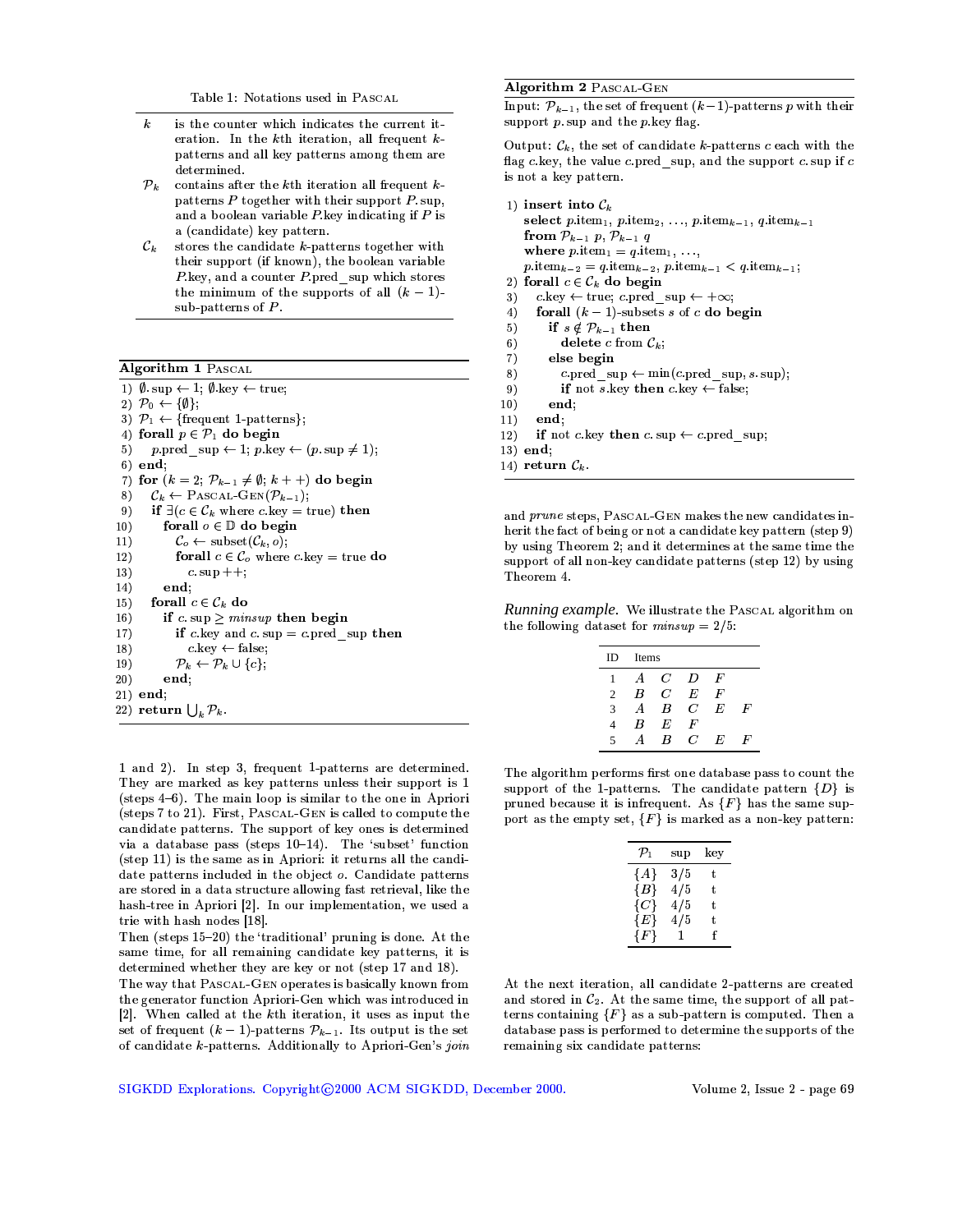| $\mathcal{C}_2$ | pred sup | key | $\sup$ | ${\cal P}_2$ | sup | key |
|-----------------|----------|-----|--------|--------------|-----|-----|
| ${AB}$          | 3/5      | t.  | ?      | AВ           | 2/5 | t.  |
| $\{AC\}$        | 3/5      | t.  | ?      | AC           | 3/5 |     |
| ${AB}$          | 4/5      | t.  | ?      | AE           | 2/5 | t.  |
| $\{AF\}$        | 3/5      | f   | 3/5    | $\{AF\}$     | 3/5 |     |
| $\{BC\}$        | 4/5      | t.  | ?      | $\{BC\}$     | 3/5 |     |
| $\{BE\}$        | 4/5      | t   | ?      | BЕ           | 4/5 |     |
| $\{BF\}$        | 4/5      | f   | 4/5    | ΒF           | 4/5 |     |
| $\{CE\}$        | 4/5      | t.  | ?      | CE           | 3/5 |     |
| $\{CF\}$        | 4/5      | f   | 4/5    | $CF$ }       | 4/5 |     |
| $\{E\,F\}$      | 4/5      |     | 4/5    | EF           | 4/5 |     |

At the third iteration, it turns out in PASCAL-GEN that each newly generated candidate pattern contains at least one subpattern which is not a key pattern. Hence all new candidate patterns are not candidate key pattern, and all their supports are determined directly in PASCAL-GEN. From there on, the database will not be accessed any more.

| $\mathcal{C}_3$ | pred sup | key | sup | $\mathcal{P}_{3-}$ | sup | key |
|-----------------|----------|-----|-----|--------------------|-----|-----|
| $\{ABF\}$       | 2/5      |     | 2/5 | ${ABF}$            | 2/5 |     |
| ${ABC}$         | 2/5      |     | 2/5 | ${ABC}$            | 2/5 |     |
| $\{ABE\}$       | 2/5      |     | 2/5 | $\{ABE\}$          | 2/5 |     |
| ${ACE}$         | 2/5      |     | 3/5 | ${ACE}$            | 2/5 |     |
| ${ACF}$         | 3/5      |     | 3/5 | ${ACF}$            | 3/5 |     |
| $\{AEF\}$       | 2/5      |     | 2/5 | $\{AEF\}$          | 2/5 |     |
| $\{BCE\}$       | 3/5      |     | 3/5 | ${BCE}$            | 3/5 |     |
| $\{BCF\}$       | 3/5      |     | 3/5 | $\{BCF\}$          | 3/5 |     |
| $\{BEF\}$       | 4/5      |     | 4/5 | $\{BEF\}$          | 4/5 |     |
| $\{CEF\}$       | 3/5      |     | 3/5 | $\{CEF\}$          | 3/5 |     |

In the fourth and fifth iteration, all supports are determined directly in PASCAL-GEN. In the sixth iteration, PASCAL-GEN generates no new candidate patterns, thus no frequent 6-patterns are computed and the algorithm stops:

| $\mathcal{C}_4$ | pred sup key sup |                  | ${\cal P}_4$    | sup key |
|-----------------|------------------|------------------|-----------------|---------|
| ${ABCE}$        | 2/5              | 2/5              | ${ABCE}$ 2/5    | f       |
| ${ABCF}$        | 2/5              | 2/5              | $\{ABCF\}$ 2/5  |         |
| ${ABEF}$        | 2/5              | 2/5              | ${ABEF}$ 2/5    |         |
| ${ACEF}$        | 2/5              | 3/5              | ${ACEF}$        | 2/5     |
| BCEF            | 3/5              | 3/5              | $\{BCEF\}$ 3/5  |         |
|                 |                  |                  |                 |         |
| $\mathcal{C}_5$ |                  | pred sup key sup | $\mathcal{P}_5$ | sup key |
| ${ \{ ABCEF\}}$ | 2/5              | 2/5              | ${ABCEF}$ 2/5   |         |

Hence PASCAL needs two database passes in which the algorithm counts the supports of  $6 + 6 = 12$  patterns. Apriori would have needed five database passes for counting the supports of  $6 + 10 + 10 + 5 + 1 = 32$  patterns for the same dataset. All other current algorithms (with the only exception of Close) may need less than five passes, but they all have to perform the 32 counts.

#### 5. **EXPERIMENTAL EVALUATION**

We evaluated PASCAL against the algorithms Apriori, Close. and Max-Miner. Max-Miner was extended to retrieve the frequent patterns with their support by a pass over the

databases; the two phases are shown in the tables below<sup>8</sup>. PASCAL, Apriori, Close and this final step to Max-Miner all shared the same data structures and general organization. Optimizations such as special handling of pass two or items reordering were disabled. Experiments were conducted on a PC Pentium 3 600MHz with 512MiB of RAM.

Characteristics of the datasets used are given in Table 2. These datasets are the C20D10K and C73D10K census datasets from the PUMS sample file<sup>9</sup>, the T25I10D10K and  $\text{T}25\text{I}20\text{D}100\text{K}^{10}$  synthetic dataset that mimics market basket data, and the MUSHROOMS<sup>11</sup> dataset describing mushrooms characteristics [5]. In all experiments, we attempted to choose significant minimum support threshold values.

| Name             | $#$ of objects | Avg size | $#$ of items |
|------------------|----------------|----------|--------------|
| T20I6D100K       | 100,000        | 20       | 1,000        |
| T25I10D10K       | 10,000         | 25       | 1,000        |
| T25I20D100K      | 100,000        | 25       | 10,000       |
| C20D10K          | 10,000         | 20       | 386          |
| C73D10K          | 10,000         | 73       | 2,178        |
| <b>MUSHROOMS</b> | 8.416          | 23       | 128          |

Table 2: Datasets

Related work have shown that the behavior of algorithms for extracting frequent patterns depends mainly on the dataset characteristics. Weakly correlated data, such as synthetic data, constitute easy cases for the extraction since few patterns are frequent. For such data, all algorithms give acceptable response times as we can observe in Section 5.1 in which experimental results obtained for the T20I6D100K. T25I10D10K and T25I20D100K datasets are presented. On the contrary, correlated data constitute far more difficult cases for the extraction due to the important proportion of patterns that are frequent among all patterns. Such data represent a huge part of real-life datasets, and differences between extraction times obtained widely vary depending on the algorithm used. Experimental results obtained for the C20D10K, C73D10K and MUSHROOMS datasets, that are made up of correlated data, are given in Section 5.2.

#### Weakly correlated data 5.1

The T20I6D100K, T25I10D10K and T25I20D100K synthetic datasets are constructed according to the properties of market basket data that are typical weakly correlated data. In these datasets, the number of frequent patterns is small compared to the total number of patterns and, in most cases, nearly all the frequent patterns are also key patterns.

Response times for the T20I6D100K dataset are presented numerically in Table 3 and graphically in Figure 2. In this dataset, all frequents patterns are key patterns and Apriori and PASCAL behave identically and response times obtained from them and Max-Miner are similar. The Close algorithm gives higher response times due to the number of intersection operations needed for computing the closures of the

http://www.almaden.ibm.com/cs/quest/syndata.html/  $^{11}$ ftp://ftp.ics.uci.edu/pub/

```
machine-learning-databases/mushroom/
```

```
agaricus-lepiota.data
```
SIGKDD Explorations. Copyright@2000 ACM SIGKDD, December 2000.

<sup>&</sup>lt;sup>8</sup>This second phase is by far the most costly part of the 'Max-Miner<sup>+,</sup> run-times.

 $^9$ ftp://ftp2.cc.ukans.edu/pub/ippbr/census/pums/ pums90ks.zip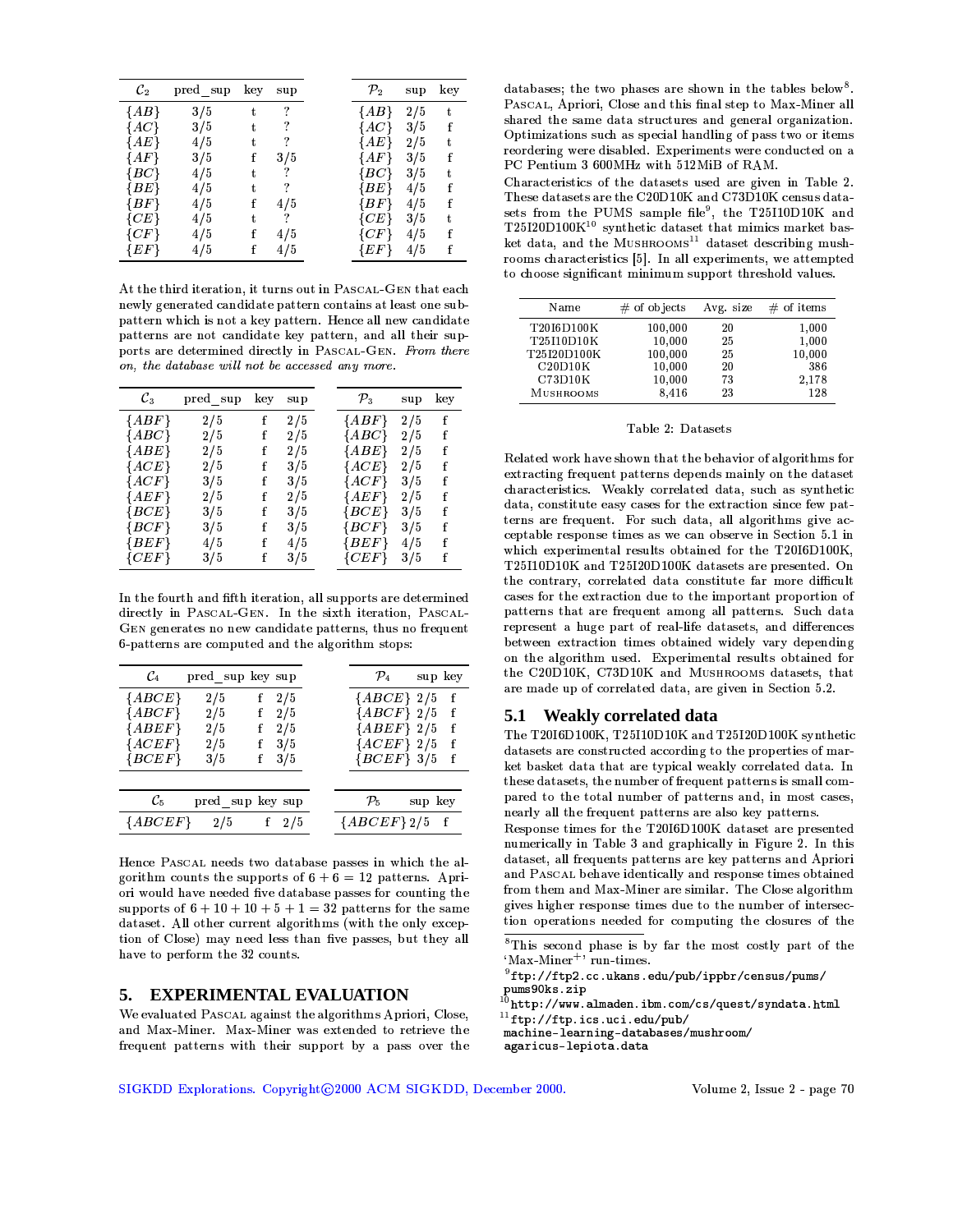candidate patterns.

| Sup.         | $\#$ freq.      | Pascal         | Apriori        | Close          |              | $Max$ -Miner <sup>+</sup> |
|--------------|-----------------|----------------|----------------|----------------|--------------|---------------------------|
| 1.00         | 1.534           | 13.14          | 13.51          | 25.91          | 2.60         | 5.03                      |
| 0.75<br>0.50 | 4.710<br>26,950 | 20.41<br>44.00 | 20.67<br>44.38 | 35.29<br>67.82 | 4.44<br>6.87 | 11.06<br>35.37            |
| 0.25         | 155.673         | 117.97         | 117.79         | 182.95         | 15.64        | 109.14                    |

Table 3: Response times for T20I6D100K



Figure 2: Experimental results for T20I6D100K

| Sup. | $\#$ freq. |        | Pascal Apriori | Close    |       | Max-Miner <sup>+</sup> |
|------|------------|--------|----------------|----------|-------|------------------------|
| 1.00 | 583        | 5.15   | 5.76           | 11.15    | 1.24  | 1.3                    |
| 0.75 | 1.155      | 9.73   | 11.13          | 35.67    | 1.99  | 1.77                   |
| 0.50 | 1,279,254  | 968.64 | 935.14         | 2.151.34 | 24.94 | 879.85                 |

Table 4: Response times for T25I20D100K

Results for the T25I20D100K dataset are presented numerically in Table 4 and graphically in Figure 3. For this dataset, nearly all frequent patterns are key patterns, and results are similar to those obtained for the T20I6D100K dataset: PAS-CAL and Apriori give identical response times and suffer a slight performance loss over Max-Miner while Close is the worst performer.

In Table 5 and Figure 4, execution times for the T25I10D10K dataset are presented. In this dataset, the proportion of frequent patterns that are not key patterns is much more important than for the T25I20D100K dataset. For the 1.00 and 0.75 minsup thresholds, Max-Miner performs better than Apriori and PASCAL that themselves perform better than Close. For the lower 0.50 and 0.25 minsup thresholds, PASCAL becomes the best performer and is slightly better than Close whereas they both clearly outperform Apriori and Max-Miner: When the proportion of frequent patterns that are not key is significant, the mechanism used by PAS-CAL (resp. Close) to consider only key (resp. closed) patterns enables to reduce considerably the number of support counts performed.



Figure 3: Experimental results for T25I20D10K

| Sup. | $#$ freq. | Pascal | Apriori | Close |      | $Max$ -Miner <sup>+</sup> |
|------|-----------|--------|---------|-------|------|---------------------------|
| 1.00 | 3.300     | 3.24   | 3.62    | 6.67  | 0.63 | 1.05                      |
| 0.75 | 17,583    | 5.17   | 6.95    | 9.38  | 1.09 | 3.83                      |
| 0.50 | 331,280   | 17.82  | 41.06   | 26.43 | 2.76 | 35.53                     |
| 0.25 | 2,270,573 | 70.37  | 187.92  | 86.08 | 699  | 154.89                    |

Table 5: Response times for T25I10D10K



Figure 4: Experimental results for T25I10D10K

SIGKDD Explorations. Copyright@2000 ACM SIGKDD, December 2000.

Volume 2, Issue 2 - page 71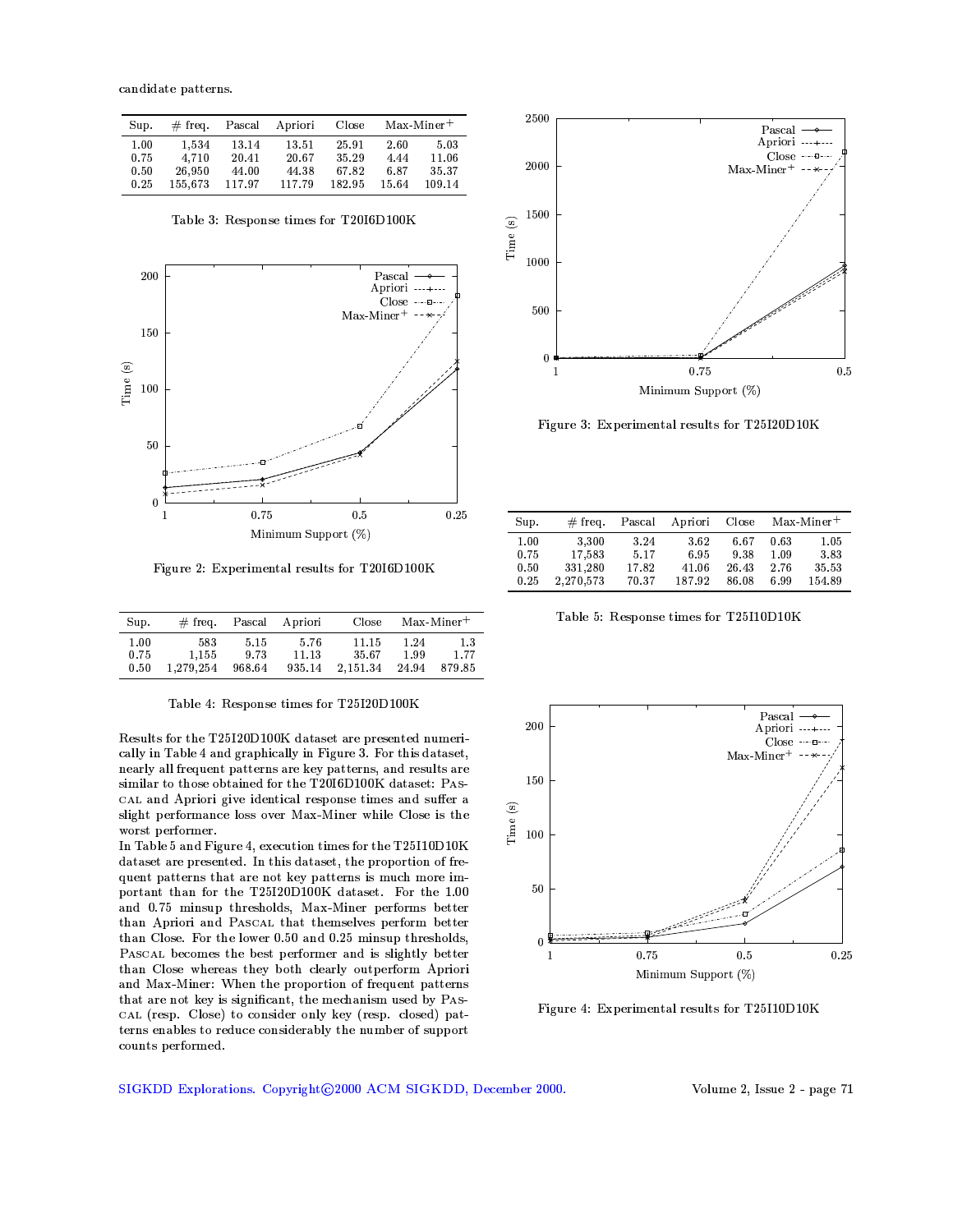#### $5.2$ **Correlated data**

Response times obtained from the C20D10K and C73D10K census datasets are given numerically in Tables 6 and 7, and graphically in Figures 5 and 6. Results for the MUSHROOMS dataset are presented in Table 8 and Figure 7. In these three datasets, constituted of correlated data, the proportion of patterns that are frequent is important but few of them are also key patterns. Hence, using pattern counting inference, PASCAL has to perform much fewer support counts than the Apriori and the Max-Miner algorithms. The same observation stands for the Close algorithm, that uses the closure mechanism to reduce the number of support counts, and both PASCAL and Close are an order of magnitude faster than Apriori and Max-Miner. Differences between the execution times of PASCAL and Close and those of Apriori and Max-Miner can be counted in tens of minutes for C20D10K and MUSHROOMS and in hours for C73D10K. Moreover, pattern counting inference and closure mechanism allow to reduce the number of passes on the datasets since the supports of all candidate patterns of some iteration are all deduced from the supports of key, or closed, patterns of previous iterations. On C73D10K with  $minsup = 60\%$ , for instance, PASCAL and Close both make 13 passes while the largest frequent patterns are of size 19. For this dataset and this threshold value, frequent patterns could not be derived from the maximal frequent patterns extracted with Max-Miner since we did not implement memory management for this phase and it required in this case more memory space than available.

| Sup. | $#$ freq. | Pascal | Apriori | Close |      | $Max$ -Miner <sup>+</sup> |
|------|-----------|--------|---------|-------|------|---------------------------|
| 20.0 | 20,239    | 9.44   | 57.15   | 14.36 | 0.17 | 77.40                     |
| 15.0 | 36,359    | 12.31  | 85.35   | 18.99 | 0.26 | 113.22                    |
| 10.0 | 89,883    | 19.29  | 164.81  | 29.58 | 0.34 | 201.33                    |
| 7.5  | 153,163   | 23.53  | 232.40  | 36.02 | 0.35 | 268.80                    |
| 5.0  | 352,611   | 33.06  | 395.32  | 50.46 | 0.48 | 428.65                    |
| 2.5  | 1,160,363 | 55.33  | 754.64  | 78.63 | 0.81 | 775.56                    |

Table 6: Response times for C20D10K

| Sup.           | $\#$ freq.                    | Pascal                     | Apriori                                                   | Close                      | $Max$ -Miner <sup>+</sup> |
|----------------|-------------------------------|----------------------------|-----------------------------------------------------------|----------------------------|---------------------------|
| 80<br>75<br>70 | 109,159<br>235,271<br>572,087 | 177.49<br>392.80<br>786.49 | 3,661.27<br>7,653.58<br>17,465.10 1,112.42 2.28 17,618.40 | 241.91 0.87<br>549.27 1.06 | 3,717.99<br>7.730.36      |
|                | 60 4.355.543                  | 3.972.10                   | 109,204.00 5,604.91 7.72                                  |                            | $(*)$                     |

(\*) Not enough memory.

Table 7: Response times for C73D10K

| Sup. | $#$ freq. | Pascal | Apriori  | Close | $Max$ -Miner <sup>+</sup> |          |
|------|-----------|--------|----------|-------|---------------------------|----------|
| 20.0 | 53,337    | 6.48   | 115.82   | 9.63  | 0.31                      | 134.31   |
| 15.0 | 99.079    | 9.81   | 190.94   | 14.57 | 0.50                      | 218.93   |
| 10.0 | 600,817   | 23.12  | 724.35   | 29.83 | 0.89                      | 745.72   |
| 7.5  | 936,247   | 32.08  | 1,023.24 | 41.05 | 1.25                      | 1,035.48 |
| 5.0  | 4,140,453 | 97.12  | 2,763.42 | 98.81 | 1.99                      | 2,752.05 |



Figure 5: Experimental results for C20D10K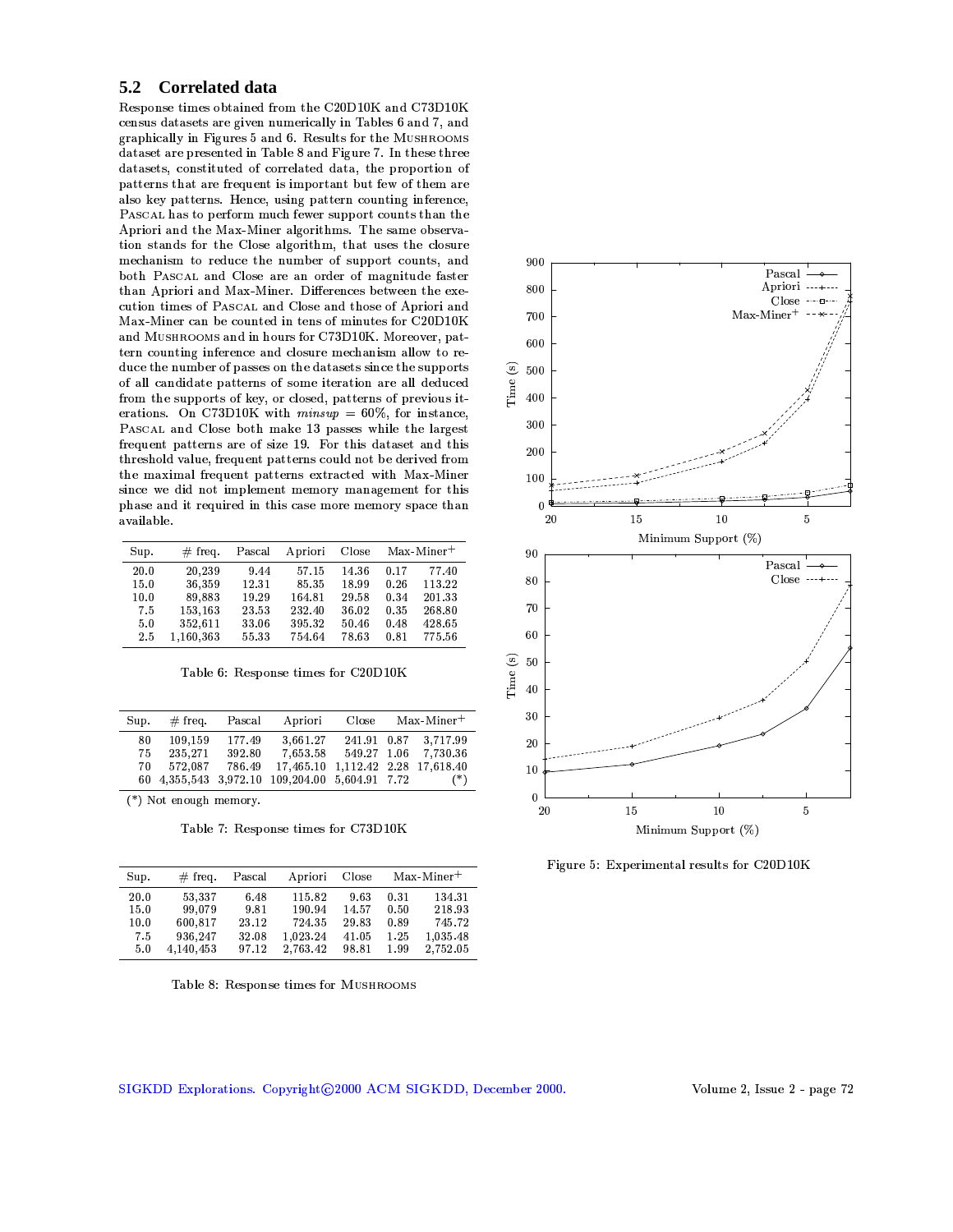

Figure 6: Experimental results for C73D10K

Figure 7: Experimental results for MUSHROOMS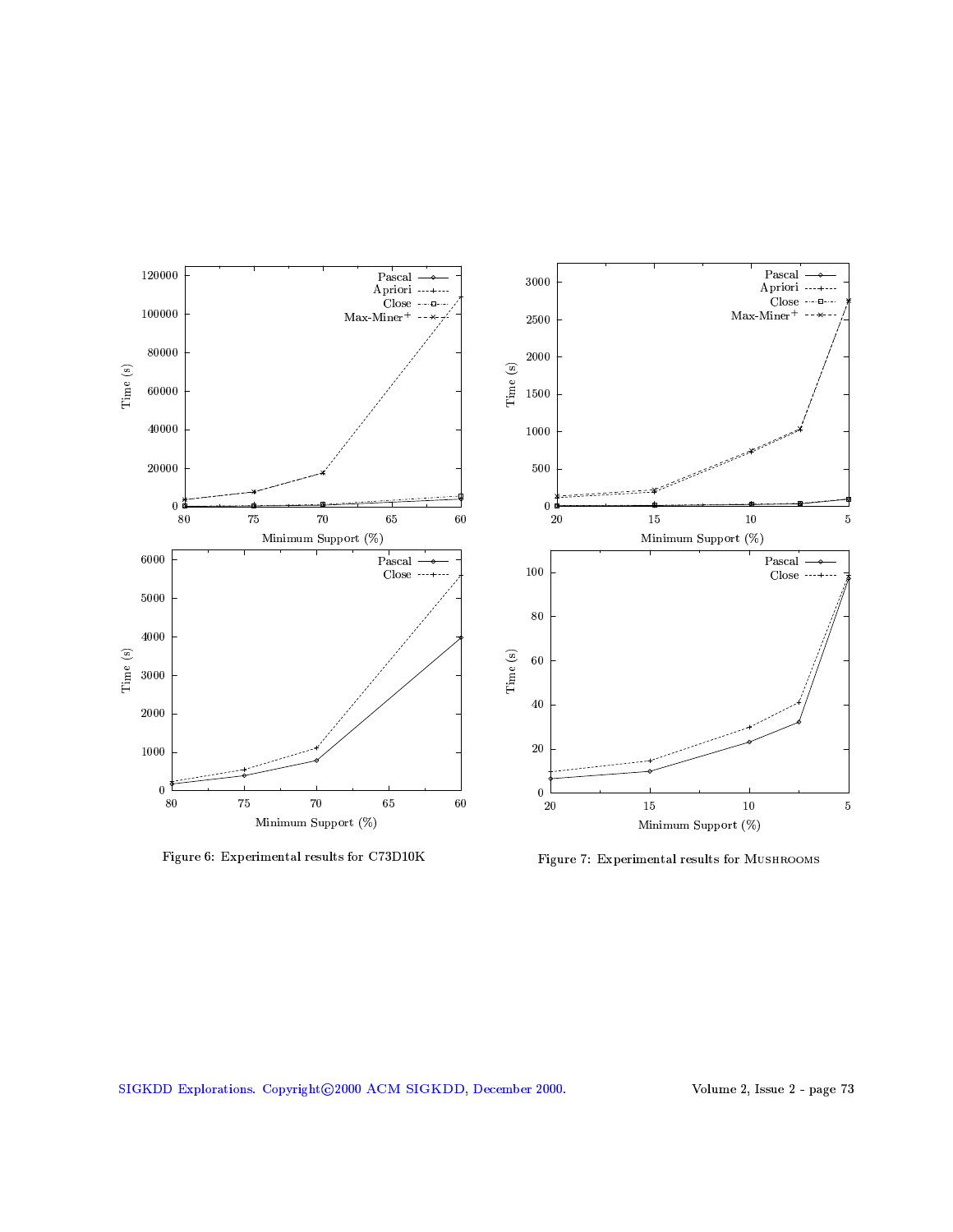#### **CONCLUSION** 6.

We presented PASCAL, a novel optimization of the Apriori algorithm for fast discovery of frequent patterns. PASCAL is both effective and easy to implement or to integrate in existing implementations based on the Apriori approach. This optimization uses pattern counting inference, using the key patterns in equivalence classes to reduce the number of patterns counted and database passes.

We conducted performance evaluations to compare the efficiency of PASCAL with those of Apriori, Max-Miner and Close. The results showed that PASCAL gives response times equivalent to those of Apriori and Max-Miner when extracting all frequent patterns and their support from weakly correlated data, and that it is the most efficient among the four algorithms when data are dense or correlated.

Frequent key patterns are also used for simplifying rule generation, as they can be seen as the left hand sides of minimal non-redundant association rules [4].

#### 7. **ACKNOWLEDGEMENTS**

We would like to thank Roberto Bayardo, who provided us with the implementation of Max-Miner used in the tests and commented on an earlier version of this work.

#### **REFERENCES** 8.

- [1] R. Agrawal, T. Imielinski, and A. Swami. Mining association rules between sets of items in large databases. In Proc. ACM SIGMOD Int'l Conf. on Management of  $Data$ , pages 207-216, May 1993.
- [2] R. Agrawal and R. Srikant. Fast algorithms for mining association rules in large databases. In Proc. of the 20th Int'l Conf. on Very Large Data Bases (VLDB), pages 478-499, June 1994.
- [3] R. Agrawal and R. Srikant. Mining sequential patterns. In Proc. of the 11th Int'l Conf. on Data Engineering  $(ICDE)$ , pages 3-14, Mar. 1995.
- [4] Y. Bastide, N. Pasquier, R. Taouil, G. Stumme, and L. Lakhal. Mining minimal non-redundant rules using frequent closed itemsets. In Proc. of the 1st Int'l Conf. on Computational Logic (6th Int'l Conf. on Database  $Systems - DOOD$ , pages 972-986. Springer, July 2000.
- [5] S. D. Bay. The UCI KDD Archive [http://kdd.ics. uci.edul. Irvine, CA: University of California, Department of Information and Computer Science.
- [6] R. Bayardo and R. Agrawal. Mining the most interesting rules. In Proc. of the 5th Int'l Conf. on Knowledge Discovery and Data Mining (KDD), pages 145-154, Aug. 1999.
- [7] R. J. Bayardo. Efficiently mining long patterns from databases. In Proc. ACM SIGMOD Int'l Conf. on Management of Data, pages 85-93, June 1998.
- [8] S. Brin, R. Motwani, and C. Silverstein. Beyond market baskets: Generalizing association rules to correlation. In Proc. ACM SIGMOD Int'l Conf. on Management of Data, pages 265-276, May 1997.
- [9] S. Brin, R. Motwani, J. D. Ullman, and S. Tsur. Dynamic itemset counting and implication rules for market basket data. In Proc. ACM SIGMOD Int'l Conf. on Management of Data, pages 255-264, May 1997.
- [10] B. Ganter and R. Wille. Formal Concept Analysis: Mathematical Foundations. Springer, 1999.
- [11] J. Han and M. Kamber. Data Mining: Concepts and Techniques. Morgan Kaufmann, Sept. 2000.
- [12] J. Han, J. Pei, and Y. Yin. Mining frequent patterns without candidate generation. In Proc. ACM SIGMOD Int'l Conf. on Management of Data, pages 1-12, May 2000.
- [13] M. Kamber, J. Han, and Y. Chiang. Metarule-guided mining of multi-dimensional association rules using data cubes. In Proc. of the 3rd KDD Int'l Conf., Aug. 1997.
- [14] B. Lent, A. Swami, and J. Widom. Clustering association rules. In Proc. of the 13th Int'l Conf. on Data Engineering (ICDE), pages 220-231, Mar. 1997.
- [15] D. Lin and Z. M. Kedem. Pincer-Search: A new algorithm for discovering the maximum frequent set. In Proc. of the 6th Int'l Conf. on Extending Database Technology (EDBT), pages  $105-119$ , Mar. 1998.
- [16] H. Mannila, H. Toivonen, and A. I. Verkamo. Discovery of frequent episodes in event sequences. Data Mining and Knowledge Discovery, 1(3):259-289, Sept. 1997.
- [17] J. S. Park, M. S. Chen, and P. S. Yu. An efficient hash based algorithm for mining association rules. In Proc. ACM SIGMOD Int'l Conf. on Management of Data, pages 175-186, May 1995.
- [18] N. Pasquier, Y. Bastide, R. Taouil, and L. Lakhal. Pruning closed itemset lattices for association rules. In Actes des  $14^e$  journées « Bases de données avancées », pages 177-196, Oct. 1998.
- [19] N. Pasquier, Y. Bastide, R. Taouil, and L. Lakhal. Discovering frequent closed itemsets for association rules. In Proc. of the 7th Int'l Conf. on Database Theory  $(ICDT)$ , pages 398-416, Jan. 1999.
- [20] N. Pasquier, Y. Bastide, R. Taouil, and L. Lakhal. Efficient mining of association rules using closed itemset lattices. Journal of Information Systems,  $24(1):25-46$ , Mar. 1999.
- [21] J. Pei, J. Han, and R. Mao. Closet: An efficient algorithm for mining frequent closed itemsets. In Proc. Workshop on Research Issues on Data Mining and Knowledge Discovery (DMKD), pages 21-30, May 2000.
- [22] A. Savasere, E. Omiecinski, and S. Navathe. An efficient algorithm for mining association rules in large databases. In Proc. of the 21th Int'l Conf. on Very Large Data Bases (VLDB), pages 432-444, Sept. 1995.
- [23] C. Silverstein, S. Brin, and R. Motwani. Beyond market baskets: Generalizing association rules to dependence rules. Data Mining and Knowledge Discovery, 2(1), Jan. 1998.

SIGKDD Explorations. Copyright@2000 ACM SIGKDD, December 2000.